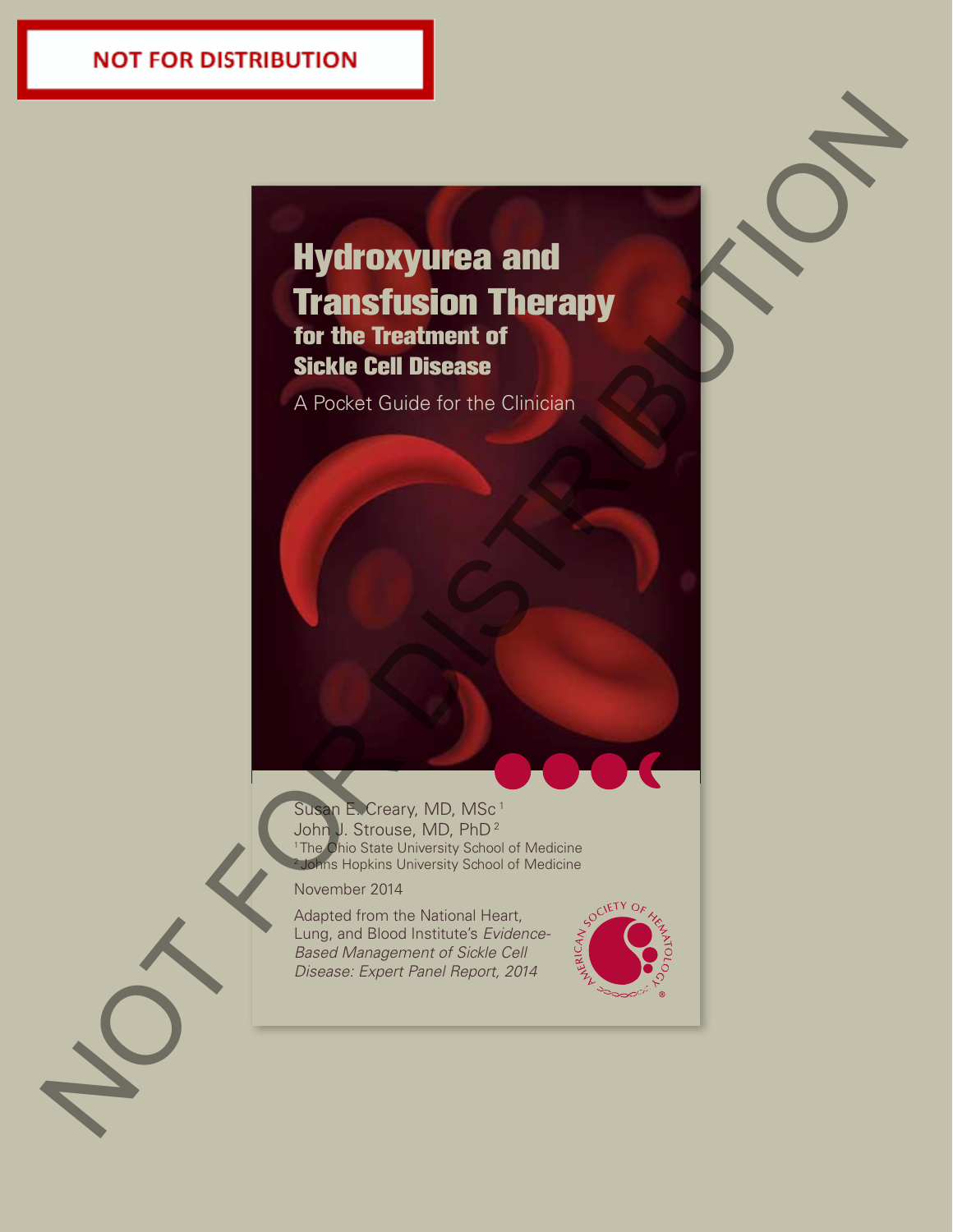

## **Hydroxyurea**

## **Clinical Scenarios for Which Hydroxyurea Is Recommended for Adults With SCA**

| <b>Disease Definition</b>                                                                                                                                                                                                                                                                                                                                                                              |                          |                                    | <b>Other Treatment Recommendations</b>                                                                                                                                                                                                                                                                                                                                                                                                                                                                      |  |  |  |
|--------------------------------------------------------------------------------------------------------------------------------------------------------------------------------------------------------------------------------------------------------------------------------------------------------------------------------------------------------------------------------------------------------|--------------------------|------------------------------------|-------------------------------------------------------------------------------------------------------------------------------------------------------------------------------------------------------------------------------------------------------------------------------------------------------------------------------------------------------------------------------------------------------------------------------------------------------------------------------------------------------------|--|--|--|
| Sickle cell anemia (SCA) refers to the clinically similar disorders<br>HbSS or HbSB <sup>0</sup> -thalassemia. Sickle cell disease (SCD) refers to<br>all disease genotypes, including SCA and compound heterozygous<br>disorders, such as HbSC, HbSß <sup>+-thalassemia, and other less</sup><br>common variants. The carrier state for hemoglobin S (HbAS or                                         |                          |                                    | In adults and children with SCD who have chronic kidneys<br>disease and are taking erythropoietin, hydroxyurea therapy can<br>be added to the treatment regimen to improve anemia (Weak<br>recommendation, low-quality evidence).<br>In females who are pregnant or breastfeeding, discontinue<br>hydroxyurea therapy (Moderate recommendation, very low                                                                                                                                                    |  |  |  |
| sickle cell trait) is not a form of SCD.                                                                                                                                                                                                                                                                                                                                                               |                          |                                    | quality evidence).                                                                                                                                                                                                                                                                                                                                                                                                                                                                                          |  |  |  |
| <b>Hydroxyurea</b><br>Hydroxyurea was approved by the FDA in 1998 for the<br>treatment of clinically severe SCA in adults. Its primary<br>mechanism of action is induction of fetal hemoglobin.<br>Treatment benefits include reduced frequency of acute sickle<br>cell pain and acute chest syndrome, reduced need for blood<br>transfusions and hospitalizations, and possibly improved<br>survival. |                          |                                    | In patients with HbSß <sup>+</sup> -thalassemia or HbSC who have recurrent<br>sickle cell-associated pain that interferes with daily activities<br>or quality of life, consult a sickle cell expert for consideration of<br>hydroxyurea therapy (Moderate recommendation, low-quality<br>evidence).<br>In patients not demonstrating a clinical response to appropriate<br>doses and duration of hydroxyurea therapy, consult a sickle cell<br>expert (Moderate recommendation, very low quality evidence). |  |  |  |
| All patients with SCA and their family members should be<br>educated about hydroxyurea therapy (Consensus-Expert                                                                                                                                                                                                                                                                                       |                          |                                    | <b>Consensus Treatment Protocol for Hydroxyurea</b>                                                                                                                                                                                                                                                                                                                                                                                                                                                         |  |  |  |
| Panel).<br><b>Clinical Scenarios for Which Hydroxyurea Is</b><br><b>Recommended for Adults With SCA</b>                                                                                                                                                                                                                                                                                                | Strength of              | Quality of<br>Supporting           | An established prescribing and monitoring protocol is<br>recommended to maximize benefits and safety (Strong<br>recommendation, high-quality evidence). Studies have not<br>compared different protocols. The following is based on protocols<br>used in published studies, basic science and pharmacokinetics of<br>the drug, and consensus of the expert panel that developed the<br>NHLBI report:                                                                                                        |  |  |  |
| <b>Clinical Presentation</b><br>Three or more sickle cell-associated moder-                                                                                                                                                                                                                                                                                                                            | Recommendation<br>Strong | Evidence<br>High                   | <b>Pre-Treatment Laboratory Tests</b>                                                                                                                                                                                                                                                                                                                                                                                                                                                                       |  |  |  |
| ate to severe pain crises* in a 12-month<br>period                                                                                                                                                                                                                                                                                                                                                     |                          |                                    | • CBC with WBC differential, reticulocyte count, platelet count,<br>and RBC mean corpuscular volume (MCV)                                                                                                                                                                                                                                                                                                                                                                                                   |  |  |  |
| Sickle cell-associated pain that interferes<br>with daily activities and quality of life                                                                                                                                                                                                                                                                                                               | Strong                   | Moderate                           | • Quantitative measurement of HbF if available (eg, hemoglobin<br>electrophoresis, high-performance liquid chromatography)                                                                                                                                                                                                                                                                                                                                                                                  |  |  |  |
| History of severe and/or recurrent acute chest<br>syndrome                                                                                                                                                                                                                                                                                                                                             | Strong                   | Moderate                           | Comprehensive metabolic profile, including renal and liver<br>function tests                                                                                                                                                                                                                                                                                                                                                                                                                                |  |  |  |
| Severe symptomatic chronic anemia that                                                                                                                                                                                                                                                                                                                                                                 | Strong                   | Moderate                           | • Pregnancy test for women                                                                                                                                                                                                                                                                                                                                                                                                                                                                                  |  |  |  |
| interferes with daily activities or quality of life<br>* In the clinical trial that led to FDA approval of hydroxyurea for SCA, a pain crisis<br>was defined as a visit to a medical facility of >4 hours requiring treatment with a                                                                                                                                                                   |                          |                                    | <b>Pre-Treatment Considerations</b><br>• Baseline elevation of HbF should not affect the decision to                                                                                                                                                                                                                                                                                                                                                                                                        |  |  |  |
| parenteral opiate or NSAID. <sup>1</sup><br><b>Clinical Scenarios to Offer*</b><br><b>Hydroxyurea for Children With SCA</b>                                                                                                                                                                                                                                                                            |                          |                                    | initiate hydroxyurea therapy.<br>• Both males and females of reproductive age should be<br>counseled regarding the need for contraception while taking<br>hydroxyurea.                                                                                                                                                                                                                                                                                                                                      |  |  |  |
|                                                                                                                                                                                                                                                                                                                                                                                                        | Strength of              | Quality of                         | <b>Initial Dosing</b>                                                                                                                                                                                                                                                                                                                                                                                                                                                                                       |  |  |  |
| Age<br>Infants and children 9-42 months                                                                                                                                                                                                                                                                                                                                                                | Recommendation           | <b>Supporting Evidence</b><br>High | • For adults: 15 mg/kg/day (round up to the nearest 500 mg if<br>using 500 mg capsules); 5-10 mg/kg/day if patient has chronic                                                                                                                                                                                                                                                                                                                                                                              |  |  |  |
| Children >42 months and adolescents                                                                                                                                                                                                                                                                                                                                                                    | ' Strong<br>Moderate     | Moderate                           | kidney disease (may use 200, 300, or 400 mg capsules if<br>available)                                                                                                                                                                                                                                                                                                                                                                                                                                       |  |  |  |
| * For these patients, the recommendation from the NHLBI report is to "offer"<br>treatment, in recognition that patient values and preferences may differ,<br>particularly considering treatment burden (eq. laboratory monitoring, office visits),<br>availability of drug in liquid form, and cost.                                                                                                   |                          |                                    | • For infants and children: 20 mg/kg/day (compounded<br>hydroxyurea solution 100 mg/ml)                                                                                                                                                                                                                                                                                                                                                                                                                     |  |  |  |
|                                                                                                                                                                                                                                                                                                                                                                                                        |                          |                                    |                                                                                                                                                                                                                                                                                                                                                                                                                                                                                                             |  |  |  |

#### **Clinical Scenarios to Offer\* Hydroxyurea for Children With SCA**

| Age                                 | Strength of<br>Recommendation | <b>Quality of</b><br><b>Supporting Evidence</b> |
|-------------------------------------|-------------------------------|-------------------------------------------------|
| Infants and children 9-42 months    | ≧Strong                       | High                                            |
| Children >42 months and adolescents | Moderate                      | Moderate                                        |



# **Consensus Treatment Protocol for Hydroxyurea**

## **Pre-Treatment Laboratory Tests**

- CBC with WBC differential, reticulocyte count, platelet count, and RBC mean corpuscular volume (MCV)
- Quantitative measurement of HbF if available (eg, hemoglobin electrophoresis, high-performance liquid chromatography)
	- Comprehensive metabolic profile, including renal and liver function tests
- Pregnancy test for women

## **Pre-Treatment Considerations**

- Baseline elevation of HbF should not affect the decision to initiate hydroxyurea therapy.
- Both males and females of reproductive age should be counseled regarding the need for contraception while taking hydroxyurea.

## **Initial Dosing**

- For adults: 15 mg/kg/day (round up to the nearest 500 mg if using 500 mg capsules); 5–10 mg/kg/day if patient has chronic kidney disease (may use 200, 300, or 400 mg capsules if available)
- For infants and children: 20 mg/kg/day (compounded hydroxyurea solution 100 mg/ml)

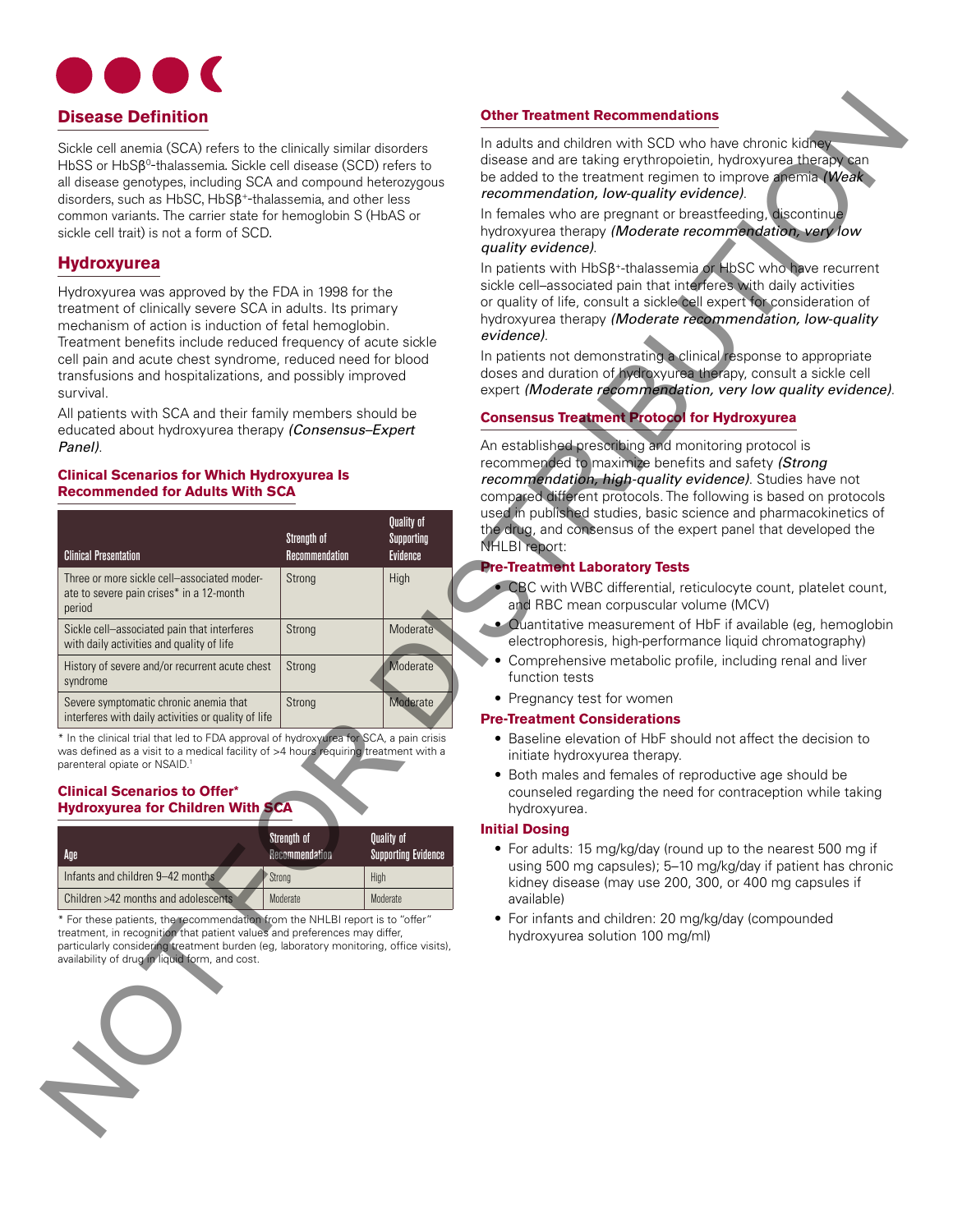

## **Monitoring and Dosage Modification**

- Monitor CBC with WBC differential and reticulocyte count at least every 4 weeks when adjusting dosage.
- • Aim for a target absolute neutrophil count ≥2,000/µL; however, younger patients with lower baseline neutrophils may safely tolerate absolute neutrophil counts down to 1,250/µL.
- • Maintain platelet count ≥80,000/µL.
- If neutropenia or thrombocytopenia occurs:
	- Hold hydroxyurea dosing.
	- Monitor CBC with WBC differential weekly.
	- When blood counts have recovered, reinstitute hydroxyurea at a dose 5 mg/kg/day lower than the dose given before onset of cytopenias.
- If dose escalation is warranted based on clinical and laboratory findings, proceed as follows:
	- Increase by 5 mg/kg/day increments every 8 weeks.
	- Give until mild myelosuppression (absolute neutrophil count 2,000/µL to 4,000/µL) is achieved, up to a maximum of 35 mg/kg/day.
- Once a stable dose is established, laboratory safety monitoring should include CBC with WBC differential, reticulocyte count, and platelet count every 2–3 months.

## **Ongoing Considerations**

- Patients should be reminded that the effectiveness of hydroxyurea depends on their adherence to daily dosing. They should be counseled not to double up doses if a dose is missed.
- Monitor RBC MCV and HbF levels for evidence of consistent or progressive laboratory response. A clinical response to treatment with hydroxyurea may take 3–6 months. Therefore, a 6-month trial on the maximum tolerated dose is required prior to considering discontinuation due to treatment failure, whether due to lack of adherence or failure to respond to therapy.
- A lack of increase in MCV and/or HbF is not an indication to discontinue therapy.
- For the patient who has a clinical response, long-term hydroxyurea therapy is indicated.
- Hydroxyurea therapy should be continued during hospitalizations or illness.

## **Red Cell Transfusion**

Transfusion may be used to treat acute complications of SCD and to prevent chronic complications. Transfusion may also be used in the perioperative period in patients with SCD to prevent vasoocclusive crises, stroke, or acute chest syndrome after surgery.



# **Do Not Transfuse:**

# **Recommendations** *Against* **Transfusion**

| <b>Complication</b>                                | <b>Strength of Recommendation Against</b> | <b>Quality of</b><br>Supporting<br>Evidence |
|----------------------------------------------------|-------------------------------------------|---------------------------------------------|
| Acute                                              |                                           |                                             |
| Anemia, asymptomatic                               | <b>Consensus-Expert Panel</b>             |                                             |
| Kidney injury, unless multisystem<br>organ failure | <b>Consensus-Expert Panel</b>             |                                             |
| Pain crisis, uncomplicated                         | Moderate                                  | Low                                         |
| Priapism                                           | Moderate                                  | Low                                         |
| Chronic                                            |                                           |                                             |
| Splenic sequestration, recurrent                   | <b>Weak</b>                               | Low                                         |

## **Transfusion for Acute and Chronic Complications**

| e Modification                                                                    | <b>Do Not Transfuse:</b>                                                      |                                           |                                   |                   |
|-----------------------------------------------------------------------------------|-------------------------------------------------------------------------------|-------------------------------------------|-----------------------------------|-------------------|
| VBC differential and reticulocyte count at                                        | <b>Recommendations Against Transfusion</b>                                    |                                           |                                   |                   |
| when adjusting dosage.                                                            |                                                                               |                                           |                                   | <b>Quality of</b> |
| olute neutrophil count ≥2,000/µL;                                                 |                                                                               |                                           |                                   | Supporting        |
| atients with lower baseline neutrophils<br>absolute neutrophil counts down to     | <b>Complication</b>                                                           | <b>Strength of Recommendation Against</b> |                                   | Evidence          |
|                                                                                   | Acute                                                                         |                                           |                                   |                   |
| unt ≥80,000/µL.                                                                   | Anemia, asymptomatic                                                          | <b>Consensus-Expert Panel</b>             |                                   |                   |
| ombocytopenia occurs:                                                             | Kidney injury, unless multisystem                                             | <b>Consensus-Expert Panel</b>             |                                   |                   |
| dosing.                                                                           | organ failure                                                                 |                                           |                                   |                   |
| I WBC differential weekly.                                                        | Pain crisis, uncomplicated                                                    | Moderate                                  |                                   | Low               |
| its have recovered, reinstitute                                                   | Priapism                                                                      | Moderate                                  |                                   | Low               |
| dose 5 mg/kg/day lower than the dose                                              | Chronic                                                                       |                                           |                                   |                   |
| et of cytopenias.                                                                 | Splenic sequestration, recurrent                                              | <b>Weak</b>                               |                                   | Low               |
| warranted based on clinical and                                                   |                                                                               |                                           |                                   |                   |
| proceed as follows:                                                               | <b>Transfusion for Acute and Chronic Complications</b>                        |                                           |                                   |                   |
| /kg/day increments every 8 weeks.                                                 |                                                                               |                                           | Strength of                       | Quality of        |
| elosuppression (absolute neutrophil<br>4,000/µL) is achieved, up to a maximum     |                                                                               |                                           | Recommenda-                       | Supporting        |
|                                                                                   | Complication                                                                  | <b>How to Transfuse</b>                   | tion                              | <b>Evidence</b>   |
| is established, laboratory safety                                                 | Acute.                                                                        |                                           |                                   |                   |
| nclude CBC with WBC differential,                                                 | Acute chest syndrome: symptomatic, se-                                        | Exchange                                  | Strong                            | Low               |
| and platelet count every 2-3 months.                                              | vere (ie, oxygen saturation <90% despite<br>supplemental oxygen).             |                                           |                                   |                   |
| ns                                                                                | Acute chest syndrome: symptomatic, with                                       | Simple                                    | Weak                              | Low               |
| eminded that the effectiveness of                                                 | decreased Hb of 1 g/dL below baseline                                         |                                           |                                   |                   |
| ds on their adherence to daily dosing.                                            | Anemia, symptomatic                                                           | Simple                                    | Consensus-                        |                   |
| nseled not to double up doses if a dose is                                        |                                                                               |                                           | <b>Expert Panel</b>               |                   |
|                                                                                   | Aplastic crisis                                                               | Simple                                    | Consensus-<br><b>Expert Panel</b> |                   |
| and HbF levels for evidence of consistent                                         | Hepatic sequestration                                                         | Exchange or simple                        | Consensus-                        |                   |
| atory response. A clinical response to<br>oxyurea may take 3-6 months. Therefore, |                                                                               |                                           | <b>Expert Panel</b>               |                   |
| e maximum tolerated dose is required                                              | Intrahepatic cholestasis                                                      | Exchange or simple                        | Consensus-                        |                   |
| discontinuation due to treatment failure,                                         |                                                                               |                                           | <b>Expert Panel</b>               |                   |
| of adherence or failure to respond to                                             | Multisystem organ failure                                                     | Exchange or simple                        | Consensus-<br><b>Expert Panel</b> |                   |
|                                                                                   | Splenic sequestration plus severe anemia                                      | Simple                                    | Strong                            | Low               |
| MCV and/or HbF is not an indication to                                            | Stroke, acute                                                                 | Simple or exchange                        | Moderate                          | Low               |
| has a clinical response, long-term                                                | Chronic                                                                       |                                           |                                   |                   |
| y is indicated.                                                                   | Stroke risk, in children with transcranial                                    | Chronic program,                          | Strong                            | High              |
| y should be continued during                                                      | Doppler (TCD) reading* >200 cm/sec                                            | exchange or simple                        |                                   |                   |
| lness.                                                                            | Stroke risk, in adults and children with                                      | Chronic program,                          | Moderate                          | Low               |
|                                                                                   | previous clinically overt stroke                                              | exchange or simple                        |                                   |                   |
| on                                                                                | * TCD reading is the time averaged mean maximal cerebral blood flow velocity. |                                           |                                   |                   |
| d to treat acute complications of SCD and                                         | <b>Transfusion Prior to Surgical</b>                                          |                                           |                                   |                   |
| lications. Transfusion may also be used                                           | <b>Procedures With General Anesthesia</b>                                     |                                           |                                   |                   |
| od in patients with SCD to prevent vaso-                                          |                                                                               |                                           |                                   |                   |

## **Transfusion Prior to Surgical Procedures With General Anesthesia**

| <b>Population</b>                                                                                   | Recommendation                                                                                          | Strength<br>of Recom-<br>mendation | Quality of<br>Supporting<br>Evidence |
|-----------------------------------------------------------------------------------------------------|---------------------------------------------------------------------------------------------------------|------------------------------------|--------------------------------------|
| SCA with Hb level $\leq 8.5$ g/dL                                                                   | Transfuse RBCs to bring the Hb<br>concentration to 10 g/dl.                                             | Strong                             | Moderate                             |
| SCA with Hb level already >8.5<br>g/dL without transfusion                                          |                                                                                                         |                                    |                                      |
| SCA and receiving hydroxyurea<br>therapy                                                            | Consult a sickle cell expert for<br>quidance as to the appropriate                                      | Strong                             | low                                  |
| SCA and requires high-risk sur-<br>gery (eg, neurosurgery, prolonged<br>anesthesia, cardiac bypass) | transfusion method.                                                                                     |                                    |                                      |
| HbSC or HbSß <sup>+</sup> -thalassemia                                                              | Consult a sickle cell expert to de-<br>termine if full or partial exchange<br>transfusion is indicated. | Moderate                           | low                                  |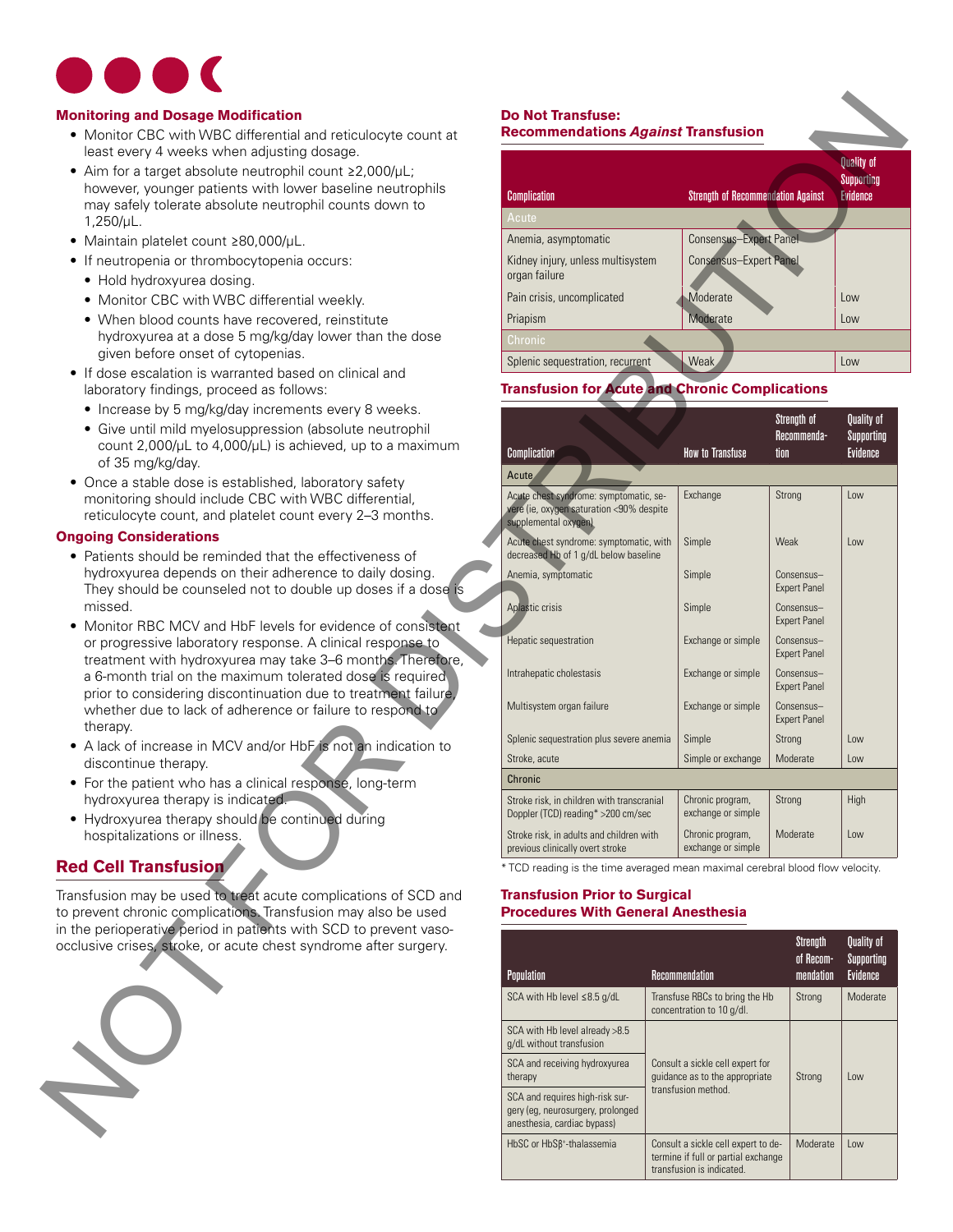

## **Minimizing Adverse Effects of Transfusion**

## **Common Adverse Effects**

| <b>Minimizing Adverse Effects of Transfusion</b><br>Transfusions can be lifesaving but carry a risk of severe<br>adverse effects including death. Many hazards, such as risk of<br>alloimmunization, are amplified in SCD. Many best practices to<br>minimize adverse effects remain under investigation. |                                                                                                                                                                                                                                                                                                                                                                                                | • Obtain a RBC phenotype, type and screen, quantitative<br>measurement of percent HbA and percent HbS, CBC, and<br>reticulocyte count.<br>• Inform the patient if he or she is alloimmunized, so that this |                                                                                                                                                                                                                                                                                                                                                                                                  |                                                                                                              |  |
|-----------------------------------------------------------------------------------------------------------------------------------------------------------------------------------------------------------------------------------------------------------------------------------------------------------|------------------------------------------------------------------------------------------------------------------------------------------------------------------------------------------------------------------------------------------------------------------------------------------------------------------------------------------------------------------------------------------------|------------------------------------------------------------------------------------------------------------------------------------------------------------------------------------------------------------|--------------------------------------------------------------------------------------------------------------------------------------------------------------------------------------------------------------------------------------------------------------------------------------------------------------------------------------------------------------------------------------------------|--------------------------------------------------------------------------------------------------------------|--|
|                                                                                                                                                                                                                                                                                                           |                                                                                                                                                                                                                                                                                                                                                                                                |                                                                                                                                                                                                            | information can be communicated as part of the patient's                                                                                                                                                                                                                                                                                                                                         |                                                                                                              |  |
| <b>Common Adverse Effects</b>                                                                                                                                                                                                                                                                             |                                                                                                                                                                                                                                                                                                                                                                                                |                                                                                                                                                                                                            | past medical history.                                                                                                                                                                                                                                                                                                                                                                            |                                                                                                              |  |
| <b>Adverse Effect</b>                                                                                                                                                                                                                                                                                     | <b>Signs and Symptoms</b>                                                                                                                                                                                                                                                                                                                                                                      |                                                                                                                                                                                                            | <b>Suggested Evaluation Before Each Transfusion</b>                                                                                                                                                                                                                                                                                                                                              |                                                                                                              |  |
| Alloimmunization                                                                                                                                                                                                                                                                                          | Alloimmunization presents as an immunological response by<br>the recipient against "foreign" non-self-antigens that may<br>follow an erythrocyte transfusion and result in destruction of<br>transfused erythrocytes.                                                                                                                                                                          |                                                                                                                                                                                                            | • CBC and reticulocyte count: Helps guide the frequency and<br>volume of transfusions. It is expected that with effective<br>chronic transfusion therapy, the patient's bone marrow will<br>be suppressed and the reticulocyte count should decrease,<br>but the value may rise by the time of the next transfusion.                                                                             |                                                                                                              |  |
| Autoimmunization                                                                                                                                                                                                                                                                                          | Autoimmunization presents as the development of an im-<br>mune response to an individual's own erythrocytes, which<br>may result in the destruction of erythrocytes.                                                                                                                                                                                                                           |                                                                                                                                                                                                            | • Quantitative measurement of percent HbA and percent HbS:<br>Confirms the success of chronic transfusion therapy with<br>achieving the target percent of HbS.                                                                                                                                                                                                                                   |                                                                                                              |  |
| Acute hemolytic<br>transfusion reaction                                                                                                                                                                                                                                                                   | Rare; usually occurs because of ABO incompatibility. Occurs<br>during or within hours of transfusion. Signs and symptoms<br>include fever and chills, chest pain, dyspnea, hypotension,<br>and flank/abdominal pain.                                                                                                                                                                           | • Type and screen: Used to assess whether the patient<br>has developed any new RBC antibodies from the prior<br>transfusion.                                                                               |                                                                                                                                                                                                                                                                                                                                                                                                  |                                                                                                              |  |
| Delayed hemolytic<br>transfusion reaction<br>(DHTR)                                                                                                                                                                                                                                                       | Acute anemia, pain (resembling acute vaso-occlusive crisis),<br>or jaundice within 3 weeks after a blood transfusion.                                                                                                                                                                                                                                                                          | <b>Suggested Periodic Evaluations</b><br>• Liver function tests annually or semiannually: Used to<br>assess liver function in individuals with iron overload.                                              |                                                                                                                                                                                                                                                                                                                                                                                                  |                                                                                                              |  |
| present.                                                                                                                                                                                                                                                                                                  | RBC units should include matching for C, E, and K antigens<br>(Moderate recommendation, low-quality evidence). More<br>extensive matching may be done when RBC alloantibodies are<br>Consult the blood bank for evaluation of a possible DHTR if<br>acute anemia, pain, or jaundice occur within 3 weeks after a<br>blood transfusion (Strong recommendation, moderate-quality                 |                                                                                                                                                                                                            | individuals with iron overload; can be helpful in evaluating<br>compliance with chelation.<br>• Screening for hepatitis C, hepatitis B, and HIV annually.<br>• Evaluation for iron overload every 1-2 years by validated liver<br>iron quantification methods such as liver biopsy, MRI R2 or<br>MRIT2* or R2* techniques.                                                                       |                                                                                                              |  |
| evidence).                                                                                                                                                                                                                                                                                                |                                                                                                                                                                                                                                                                                                                                                                                                | <b>Rating System and</b>                                                                                                                                                                                   | <b>Implications of Recommendations</b>                                                                                                                                                                                                                                                                                                                                                           |                                                                                                              |  |
| evidence).                                                                                                                                                                                                                                                                                                | In patients with SCA who are not chronically transfused and who<br>are therefore at risk for hyperviscosity due to high percentages<br>of circulating HbS-containing erythrocytes, avoid transfusing to<br>a target Hb >10 g/dL (Moderate recommendation, low-quality<br>In patients who receive chronic transfusion therapy, perform<br>serial assessment of iron overload by methods such as |                                                                                                                                                                                                            | As indicated in parentheses in this guide, evidence-based<br>recommendations from the NHLBI report are separately rated<br>according to the strength of the recommendation (strong,<br>moderate, or weak) and the quality of the supporting evidence<br>(high, moderate, low, or very low). These ratings are intended<br>to have the following implications (adapted from GRADE <sup>2</sup> ): |                                                                                                              |  |
|                                                                                                                                                                                                                                                                                                           | liver biopsy or MRI techniques (Strong recommendation,                                                                                                                                                                                                                                                                                                                                         |                                                                                                                                                                                                            | High-quality evidence                                                                                                                                                                                                                                                                                                                                                                            | Low-quality evidence                                                                                         |  |
| moderate-quality evidence).<br>moderate-quality evidence).                                                                                                                                                                                                                                                | Administer iron chelation therapy, in consultation with a<br>hematologist, to patients with SCD and with documented<br>transfusion-acquired iron overload (Moderate recommendation,                                                                                                                                                                                                            | Strong<br>recommendation<br>$\updownarrow$<br><b>Weak</b>                                                                                                                                                  | Recommendation can apply to<br>most patients in most circum-<br>stances.<br>The best action may differ                                                                                                                                                                                                                                                                                           | Recommendation<br>may change when<br>higher quality evidence<br>becomes available.<br>Other alternatives may |  |
|                                                                                                                                                                                                                                                                                                           | <b>Consensus Protocol for Monitoring</b><br><b>Individuals on Chronic Transfusion Therapy</b>                                                                                                                                                                                                                                                                                                  | recommendation                                                                                                                                                                                             | depending on circumstances or<br>patient or societal values.                                                                                                                                                                                                                                                                                                                                     | be equally reasonable.                                                                                       |  |
| NHLBI report:<br><b>At Initiation</b>                                                                                                                                                                                                                                                                     | An established monitoring protocol is recommended (Moderate<br>recommendation, low-quality evidence). Studies have<br>not compared different protocols. The following is based on<br>protocols used in published studies, indirect evidence from basic<br>science, and consensus of the expert panel that developed the                                                                        |                                                                                                                                                                                                            | Consensus statements represent opinion of the expert panel<br>that authored the NHLBI report. Wherever indicated, these<br>statements are based on minimal or no supporting evidence<br>or very indirect evidence (Consensus-Expert Panel) or were<br>adapted from existing guidelines (Consensus-Adapted).                                                                                      |                                                                                                              |  |
|                                                                                                                                                                                                                                                                                                           | • Obtain patient treatment history to include locations of prior<br>transfusions and adverse effects.<br>. Notify the blood bank that the patient being initiated on<br>chronic transfusion therapy has SCD. Ask the blood bank<br>to contact hospitals where the natient reports receiving                                                                                                    |                                                                                                                                                                                                            |                                                                                                                                                                                                                                                                                                                                                                                                  |                                                                                                              |  |

## **Recommendations**

## **Consensus Protocol for Monitoring Individuals on Chronic Transfusion Therapy**

## **At Initiation**

- • Obtain patient treatment history to include locations of prior transfusions and adverse effects.
- Notify the blood bank that the patient being initiated on chronic transfusion therapy has SCD. Ask the blood bank to contact hospitals where the patient reports receiving previous transfusions to obtain transfusion information.
- Obtain a RBC phenotype, type and screen, quantitative measurement of percent HbA and percent HbS, CBC, and reticulocyte count.
- Inform the patient if he or she is alloimmunized, so that this information can be communicated as part of the patient's past medical history.

## **Suggested Evaluation Before Each Transfusion**

- CBC and reticulocyte count: Helps guide the frequency and volume of transfusions. It is expected that with effective chronic transfusion therapy, the patient's bone marrow will be suppressed and the reticulocyte count should decrease, but the value may rise by the time of the next transfusion.
- Quantitative measurement of percent HbA and percent HbS: Confirms the success of chronic transfusion therapy with achieving the target percent of HbS.
- Type and screen: Used to assess whether the patient has developed any new RBC antibodies from the prior transfusion.

## **Suggested Periodic Evaluations**

- • Liver function tests annually or semiannually: Used to assess liver function in individuals with iron overload.
- Serum ferritin quarterly: Used to assess iron stores in individuals with iron overload; can be helpful in evaluating compliance with chelation.
- Screening for hepatitis C, hepatitis B, and HIV annually.
- Evaluation for iron overload every 1–2 years by validated liver iron quantification methods such as liver biopsy, MRI R2 or MRI T2<sup>\*</sup> or R2<sup>\*</sup> techniques.

## **Rating System and Implications of Recommendations**

|                          | High-quality evidence                                                                      | <b>The Contract</b> | Low-quality evidence                                                               |
|--------------------------|--------------------------------------------------------------------------------------------|---------------------|------------------------------------------------------------------------------------|
| Strong<br>recommendation | Recommendation can apply to<br>most patients in most circum-<br>stances.                   |                     | Recommendation<br>may change when<br>higher quality evidence<br>becomes available. |
| Weak<br>recommendation   | The best action may differ<br>depending on circumstances or<br>patient or societal values. |                     | Other alternatives may<br>be equally reasonable.                                   |